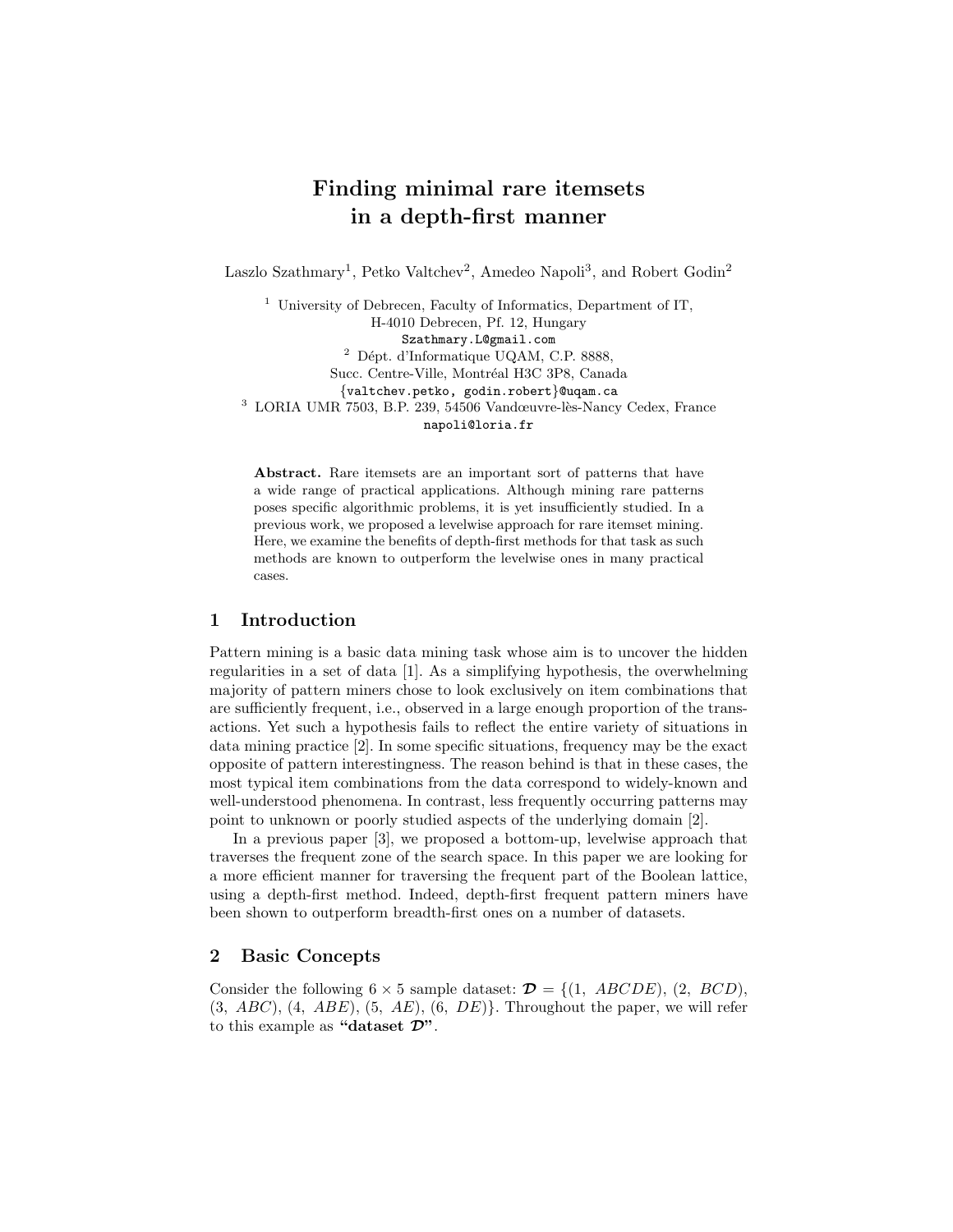Consider a set of *objects* or transactions  $\mathcal{O} = \{o_1, o_2, \ldots, o_m\}$ , a set of attributes or items  $A = \{a_1, a_2, \ldots, a_n\}$ , and a relation  $\mathcal{R} \subseteq \mathcal{O} \times \mathcal{A}$ . A set of items is called an *itemset*. Each transaction has a unique identifier  $(tid)$ , and a set of transactions is called a tidset. The tidset of all transactions sharing a given itemset X is its *image*, denoted by  $t(X)$ . The *length* of an itemset X is |X|, whereas an itemset of length  $i$  is called an  $i$ -itemset. The (absolute) support of an itemset X, denoted by  $supp(X)$ , is the size of its image, i.e.  $supp(X) = |t(X)|$ .

The lattice is separated into two segments or zones through a user-provided "minimum support" threshold, denoted by  $min\_supp$ . Thus, given an itemset X, if  $supp(X) \geq min\_supp$ , then it is called *frequent*, otherwise it is called *rare* (or infrequent). In the lattice in Figure 1, the two zones corresponding to a support threshold of 2 are separated by a solid line. The rare itemset family and the corresponding lattice zone is the target structure of our study.

**Definition 1.** X subsumes Z, iff  $X \supset Z$  and  $supp(X) = supp(Z)$  [4].

**Definition 2.** An itemset  $Z$  is generator if it has no proper subset with the same support.

*Property 1.* Given  $X \subseteq \mathcal{A}$ , if X is a generator, then  $\forall Y \subseteq X$ , Y is a generator, whereas if X is not a generator,  $\forall Z \supseteq X$ , Z is not a generator [5].

**Proposition 1.** An itemset X is a generator iff  $supp(X) \neq min_{i \in X}(supp(X) \setminus$  $\{i\})$  [6].

Each of the frequent and rare zones is delimited by two subsets, the maximal elements and the minimal ones, respectively. The above intuitive ideas are formalized in the notion of a border introduced by Mannila and Toivonen in [7]. According to their definition, the maximal frequent itemsets constitute the pos*itive border* of the frequent zone<sup>1</sup> whereas the minimal rare itemsets form the negative border of the same zone.

**Definition 3.** An itemset is a maximal frequent itemset *(MFI)* if it is frequent but all its proper supersets are rare.

**Definition 4.** An itemset is a minimal rare itemset  $(mRI)$  if it is rare but all its proper subsets are frequent.

The levelwise search yields as a by-product all mRIs [7]. Hence we prefer a different optimization strategy that still yields mRIs while traversing only a subset of the frequent zone of the Boolean lattice. It exploits the minimal generator status of the mRIs. By Property 1, frequent generators (FGs) can be traversed in a levelwise manner while yielding their negative border as a by-product. It is enough to observe that mRIs are in fact generators:

Proposition 2. All minimal rare itemsets are generators [3].

 $1$  The frequent zone contains the set of frequent itemsets.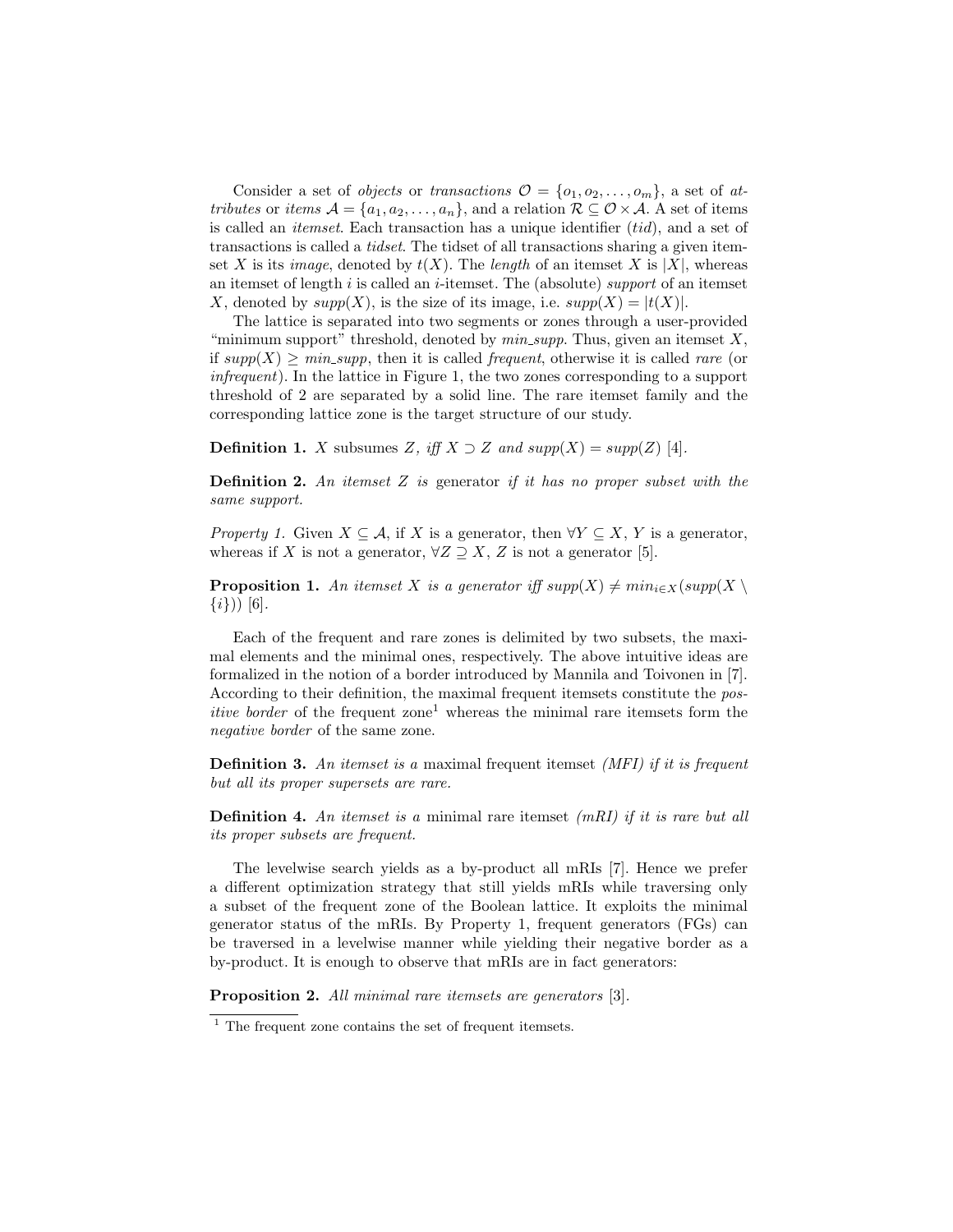

Fig. 1. The powerset lattice of dataset  $\mathcal{D}$ .

#### Finding Minimal Rare Itemsets in a Levelwise Manner

As pointed out by Mannila and Toivonen [7], the easiest way to reach the negative border of the frequent itemset zone, i.e., the mRIs, is to use a levelwise algorithm such as Apriori. Indeed, albeit a frequent itemset miner, Apriori yields the mRIs as a by-product.

Apriori-Rare [3] is a slightly modified version of Apriori that retains the mRIs. Thus, whenever an i-long candidate survives the frequent  $i - 1$  subset test, but proves to be rare, it is kept as an mRI.

 $MRG-Exp$  [3] produces the same output as  $A priori-Rare$  but in a more efficient way. Following Proposition 2, MRG-Exp avoids exploring all frequent itemsets: instead, it looks after frequent generators only. In this case mRIs, which are rare generators as well, can be filtered among the negative border of the frequent generators. The output of  $MRG-Exp$  is identical to the output of  $A priori-Rare$ , i.e. both algorithms find the set of mRIs.

# 3 Finding Minimal Rare Itemsets in a Depth-First Manner

Eclat [8] was the first FI-miner to combine the vertical encoding with a depthfirst traversal of a tree structure, called IT-tree, whose nodes are  $X \times t(X)$  pairs. Eclat traverses the IT-tree in a depth-first manner in a pre-order way, from left-to-right [8] (see Figure 2).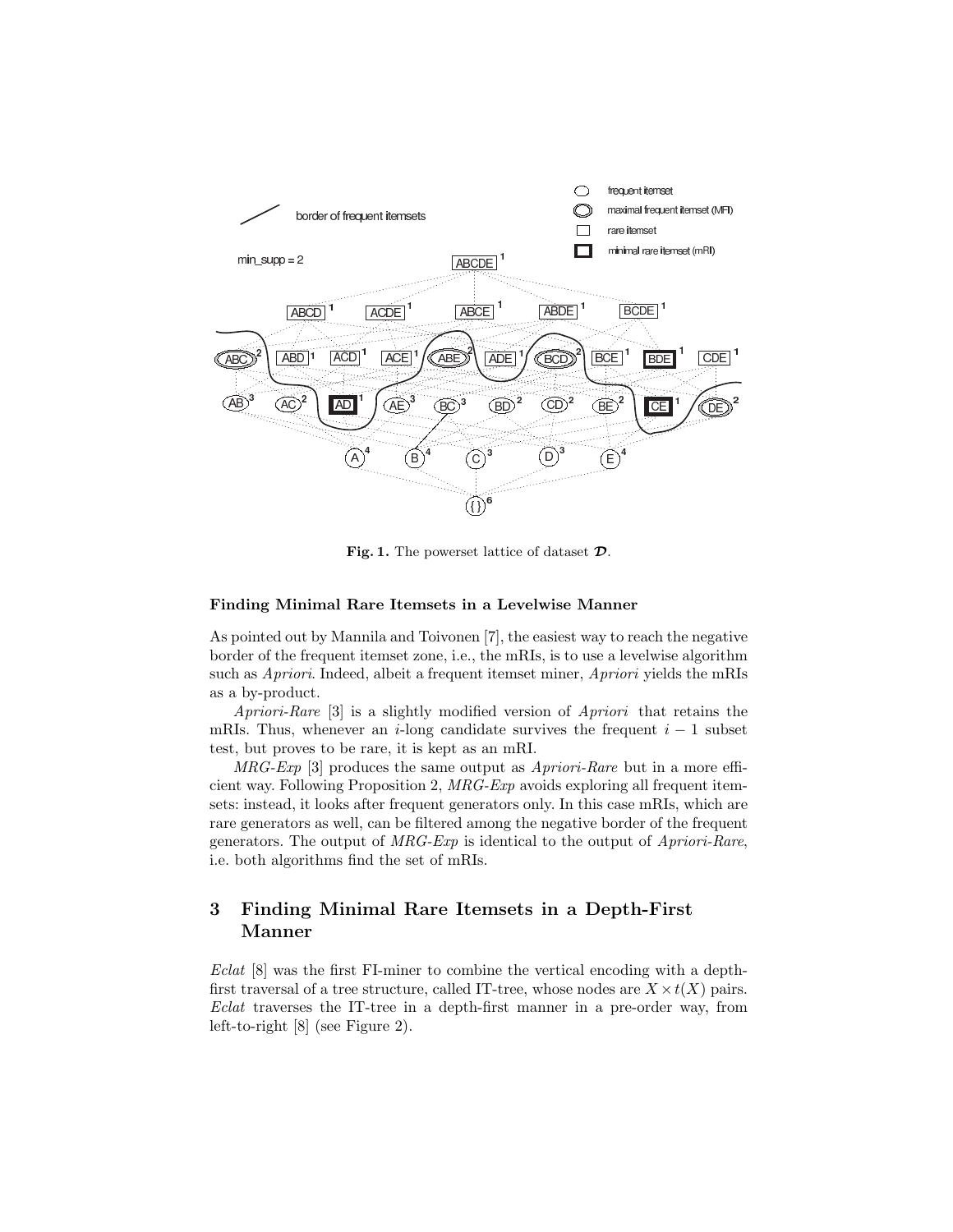

Fig. 2. Left: pre-order traversal with Eclat; Right: reverse pre-order traversal with Eclat. The direction of traversal is indicated in circles

#### 3.1 Talky-G

Talky-G  $[9]$  is a vertical FG-miner following a depth-first traversal of the ITtree and a right-to-left order on sibling nodes. Talky- $G$  applies an inclusioncompatible traversal: it goes down the IT-tree while listing sibling nodes from right-to-left and not the other way round as in Eclat.

The authors of [10] explored that order for mining calling it *reverse pre-order*. They observed that for any itemset  $X$  its subsets appear in the IT-tree in nodes that lay either higher on the same branch as  $(X, t(X))$  or on branches to the right of it. Hence, depth-first processing of the branches from right-to-left would perfectly match set inclusion, i.e., all subsets of  $X$  are met before  $X$  itself. While the algorithm in  $[10]$  extracts the so-called non-derivable itemsets, Talky-G uses this traversal to find the set of frequent generators. See Figure 2 for a comparison of Eclat and its "reversed" version.

### 3.2 Walky-G

Since *Walky-G* is an extension of *Talky-G*, we also present the latter algorithm at the same time. Walky-G, in addition to Talky-G, retains rare itemsets and checks them for minimality.

**Hash structure.** In *Walky-G* a hash structure is used for storing the already found frequent generators. This hash, called  $fgMap$ , is a simple dictionary with key/value pairs, where the key is an itemset (a frequent generator) and the value is the itemset's support.<sup>2</sup> The usefulness of this hash is twofold. First, it allows a quick look-up of the proper subsets of an itemset with the same support, thus the generator status of a frequent itemset can be tested easily (see Proposition 1). Second, this hash is also used to look-up the proper subsets of a minimal rare candidate. This way rare but non-minimal itemsets can be detected efficiently.

Pseudo code. Algorithm 1 provides the main block of Walky-G. First, the IT-tree is initialized, which involves the creation of the root node, representing

<sup>&</sup>lt;sup>2</sup> In our implementation we used the java.util.HashMap class for  $fgMap$ .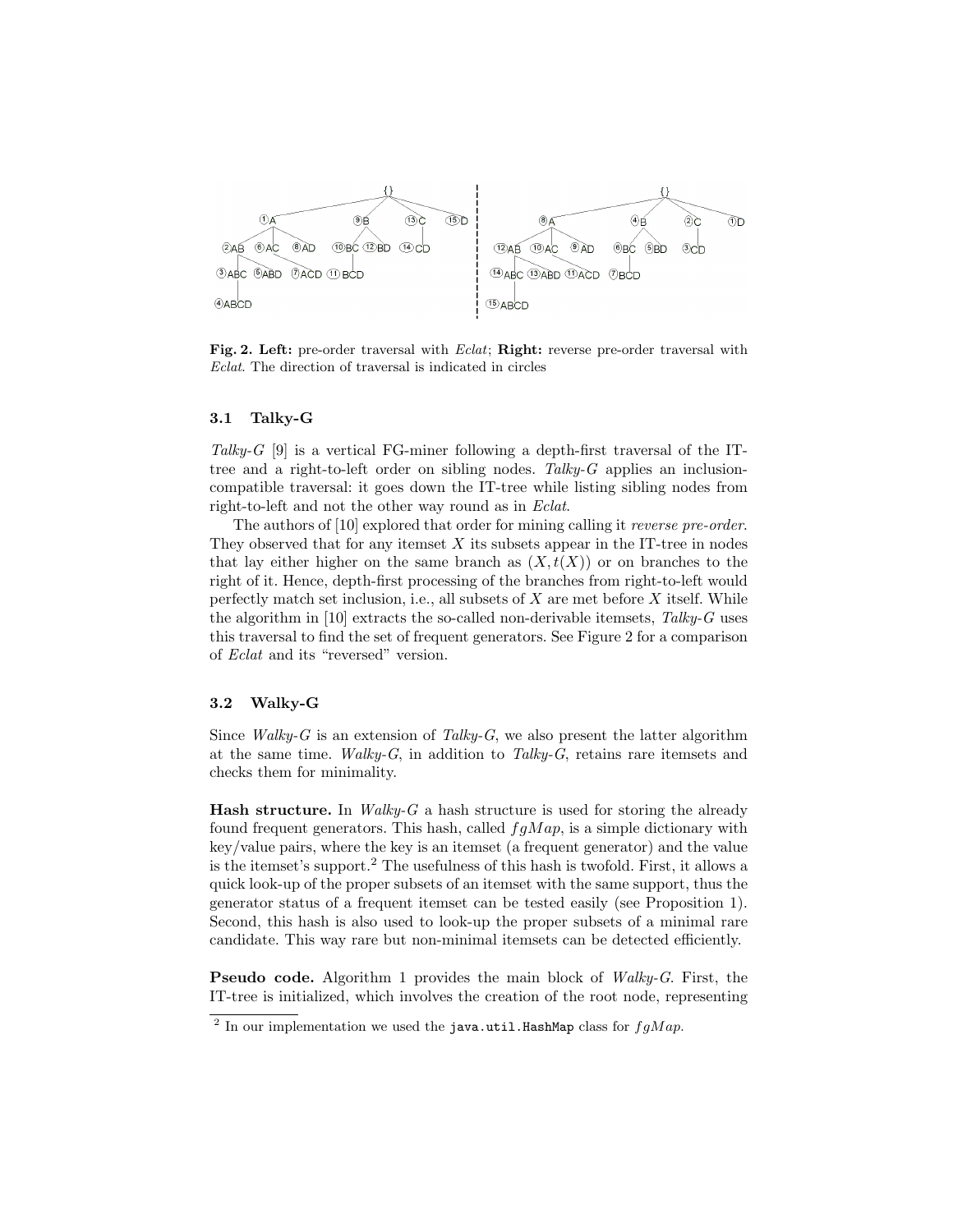#### Algorithm 1 (main block of Walky-G):

1)  $//$  for quick look-up of  $(1)$  proper subsets with the same support 2) // and (2) one-size smaller subsets: 3)  $fgMap \leftarrow \emptyset$  // key: itemset (frequent generator); value: support 4) 5) root.itemset  $\leftarrow \emptyset$  // root is an IT-node whose itemset is empty 6) // the empty set is included in every transaction: 7) root.tidset  $\leftarrow$  {all transaction IDs} 8)  $fgMap.\text{put}(\emptyset, |O|)$  // the empty set is an FG with support 100% 9) loop over the vertical representation of the dataset (attr) { 10) if  $(min\_supp \leq attr.\text{supp} < |\mathcal{O}|)$ 11)  $// |O|$  is the total number of objects in the dataset 12) root.addChild $(attr)$  // attr is frequent and generator 13) } 14) if  $(0 < \text{attr}.\text{supp} < \min\text{supp})$  { 15) saveMri $(attr)$  // attr is a minimal rare itemset  $16)$ 17) } 18) loop over the children of root from right-to-left (child) { 19) save $\text{Fg}(child)$  // the direct children of root are FGs 20) extend(child)  $\frac{1}{3}$  discover the subtree below child 21) }

the empty set (of  $100\%$  support, by construction). Walky-G then transforms the layout of the dataset in vertical format, and inserts below the root node all 1-long frequent itemsets. Such a set is an FG whenever its support is less than 100%. Rare attributes (whose support is less than  $min\_supp$ ) are minimal rare itemsets since all their subsets (in this case, the empty set) are frequent. Rare attributes with support 0 are not considered.

The saveMri procedure processes the given minimal rare itemset by storing it in a database, by printing it to the standard output, etc. At this point, the dataset is no more needed since larger itemsets can be obtained as unions of smaller ones while for the images intersection must be used.

The addChild procedure inserts an IT-node under a node. The saveFg procedure stores a given FG with its support value in the hash structure  $fgMap$ .

In the core processing, the extend procedure (see Algorithm 2) is called recursively for each child of the root in a right-to-left order. At the end, the ITtree contains all FGs. Rare itemsets are verified during the construction of the IT-tree and minimal rare itemsets are retained. The extend procedure discovers all FGs in the subtree of a node. First, new FGs are tentatively generated from the right siblings of the current node. Then, certified FGs are added below the current node and later on extended recursively in a right-to-left order.

The getNextGenerator function (see Algorithm 3) takes two nodes and returns a new FG, or "null" if no FG can be produced from the input nodes. In addition, this method tests rare itemsets and retains the minimal ones. First, a candidate node is created by taking the union of both itemsets and the intersection of their respective images. The input nodes are thus the candidate's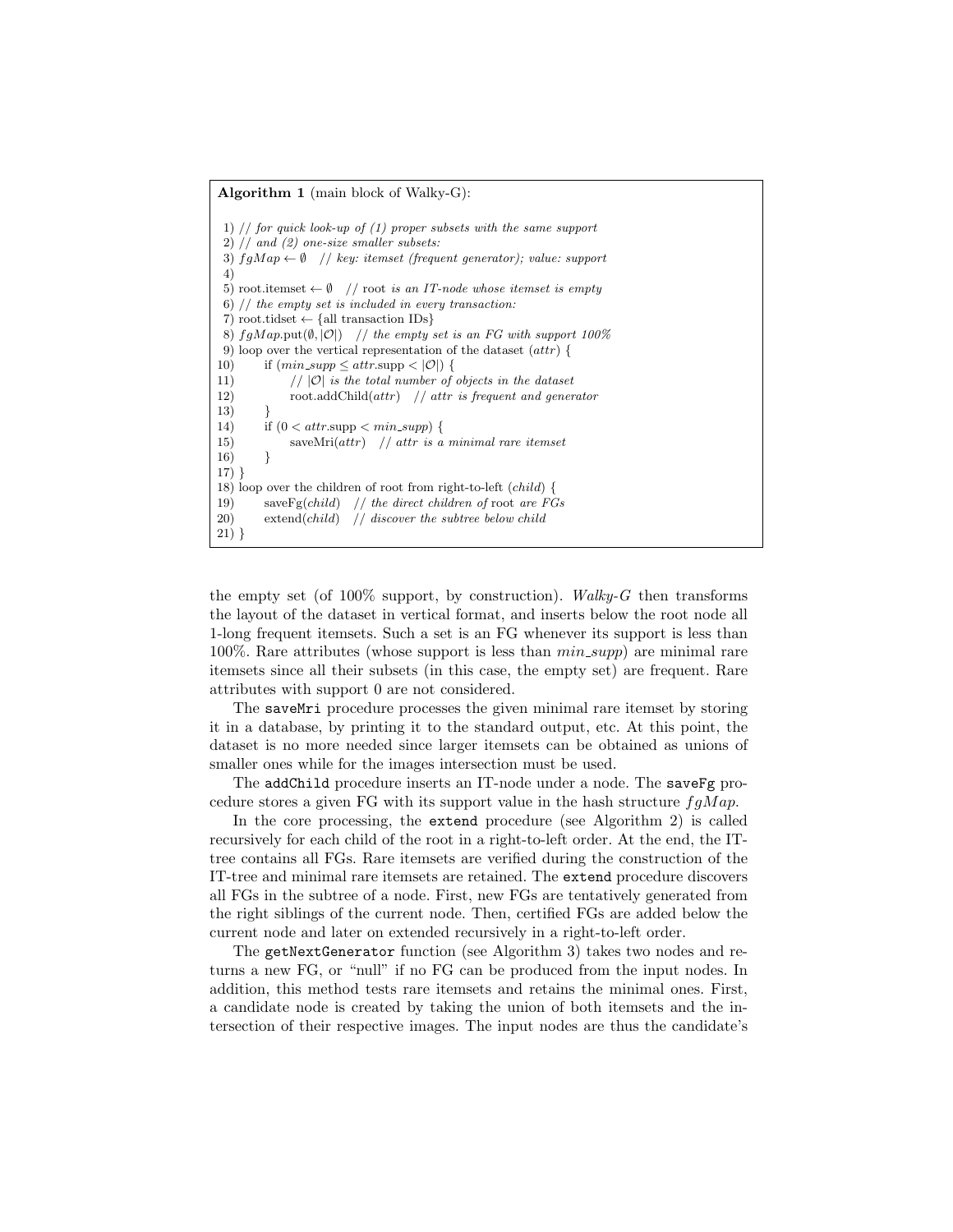#### Algorithm 2 ("extend" procedure):

Method: extend an IT-node recursively (discover FGs in its subtree) Input: an IT-node (curr) 1) loop over the right siblings of curr from left-to-right (other) { 2) generator  $\leftarrow$  getNextGenerator(curr, other) 3) if  $(generator \neq null)$  then curr.addChild(generator) 4) } 5) loop over the children of curr from right-to-left (child) { 6) save $\text{Fg}(child)$  // child is a frequent generator 7) extend(child) // discover the subtree below child 8) }

parents. Then, the candidate undergoes a frequency test (test 1). If the test fails then the candidate is rare. In this case, the minimality of the rare itemset cand is tested. If all its one-size smaller subsets are present in  $fqMap$  then cand is a minimal rare generator since all its subsets are FGs (see Property 1). From Proposition 2 it follows that an mRG is an mRI too, thus cand is processed by the saveMri procedure. If the frequency test was successful, the candidate is compared to its parents (test 2): if its tidset is equivalent to a parent tidset, then the candidate cannot be a generator. Even with both outcomes positive, an itemset may still not be a generator as a subsumed subset may lay elsewhere in the IT-tree. Due to the traversal strategy in  $Walky-G$ , all generator subsets of the current candidate are already detected and the algorithm has stored them in  $fqMap$  (see the saveFg procedure). Thus, the ultimate test (test 3) checks whether the candidate has a proper subset with the same support in  $fgMap$ . positive outcome disqualifies the candidate.

This last test (test 3) is done in Algorithm 4. First, one-size smaller subsets of cand are collected in a list. The two parents of cand can be excluded since cand was already compared to them in test 2 in Algorithm 3. If the support value of one of these subsets is equal to the support of cand, then cand cannot be a generator. Note that when the one-size smaller subsets are looked up in  $fqMap$ , it can be possible that a subset is missing from the hash. It means that the missing subset was tested before and turned out to subsume an FG, thus the subset was not added to  $fqMap$ . In this case cand has a non-FG subset, thus cand cannot be a generator either (by Property 1).

Candidates surviving the final test in Algorithm 3 are declared FG and added to the IT-tree. An unsuccessful candidate  $X$  is discarded which ultimately prevents any itemset  $Y$  having  $X$  as a prefix to be generated as candidate and hence substantially reduces the overall search space. When the algorithm stops, all frequent generators (and only frequent generators) are inserted in the IT-tree and in the  $fgMap$  structure. Furthermore, upon the termination of the algorithm, all minimal rare itemsets have been found. For a running example, see Figure 3.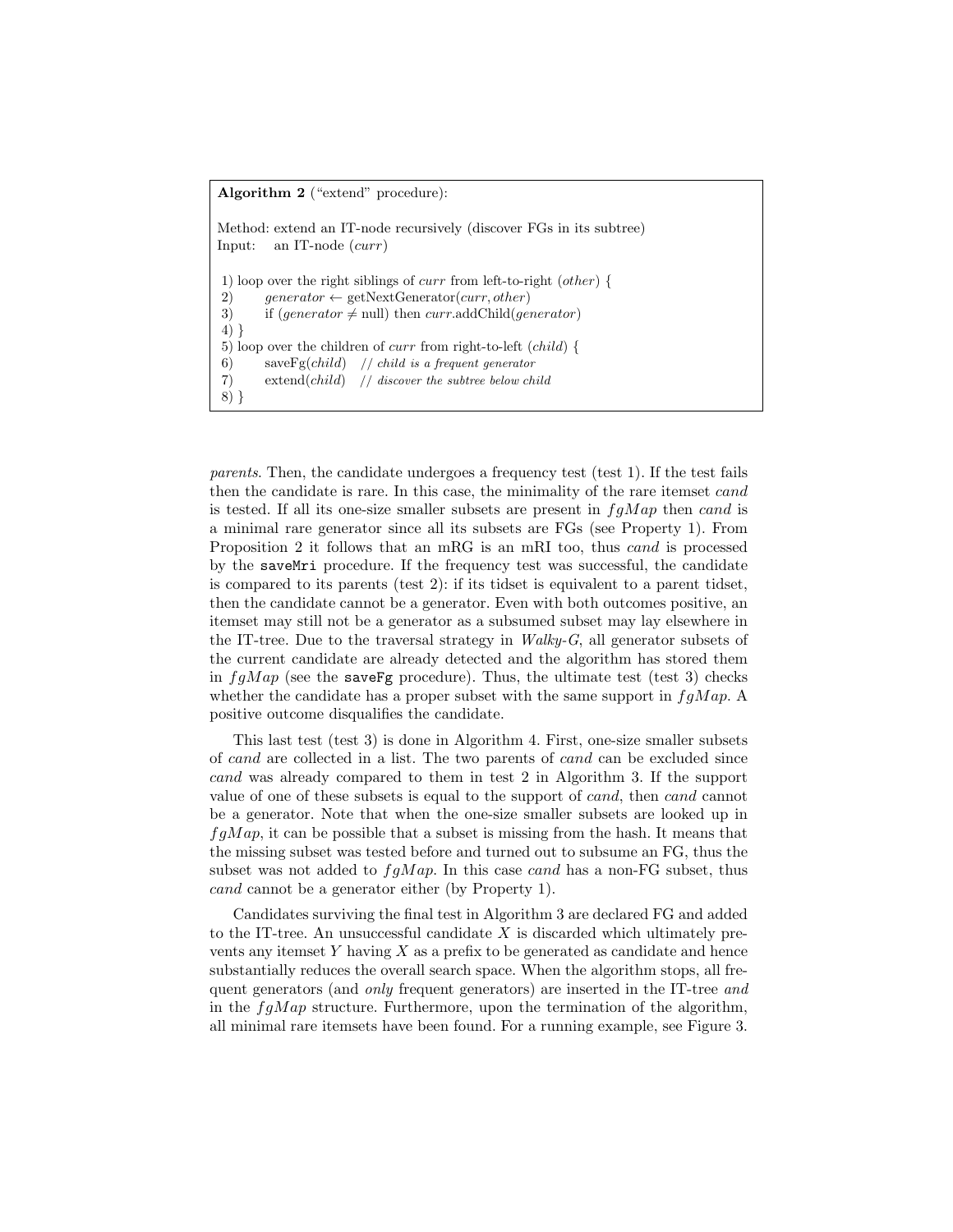



Fig. 3. The IT-tree built during the execution of  $Walky-G$  on dataset  $D$  with  $min\_supp = 2$  (33%). Notice the two special cases:  $ACE$  is not an mRI because of CE; ABE is not an FG because of BE.

# 4 Conclusion

We presented an approach for rare itemset mining from a dataset that splits the problem into two tasks. Our new algorithm,  $Walky-G$ , limits the traversal of the frequent zone to frequent generators only. Our approach breaks with the dominant levelwise algorithmic schema since the traversal is achieved through a depth-first strategy.